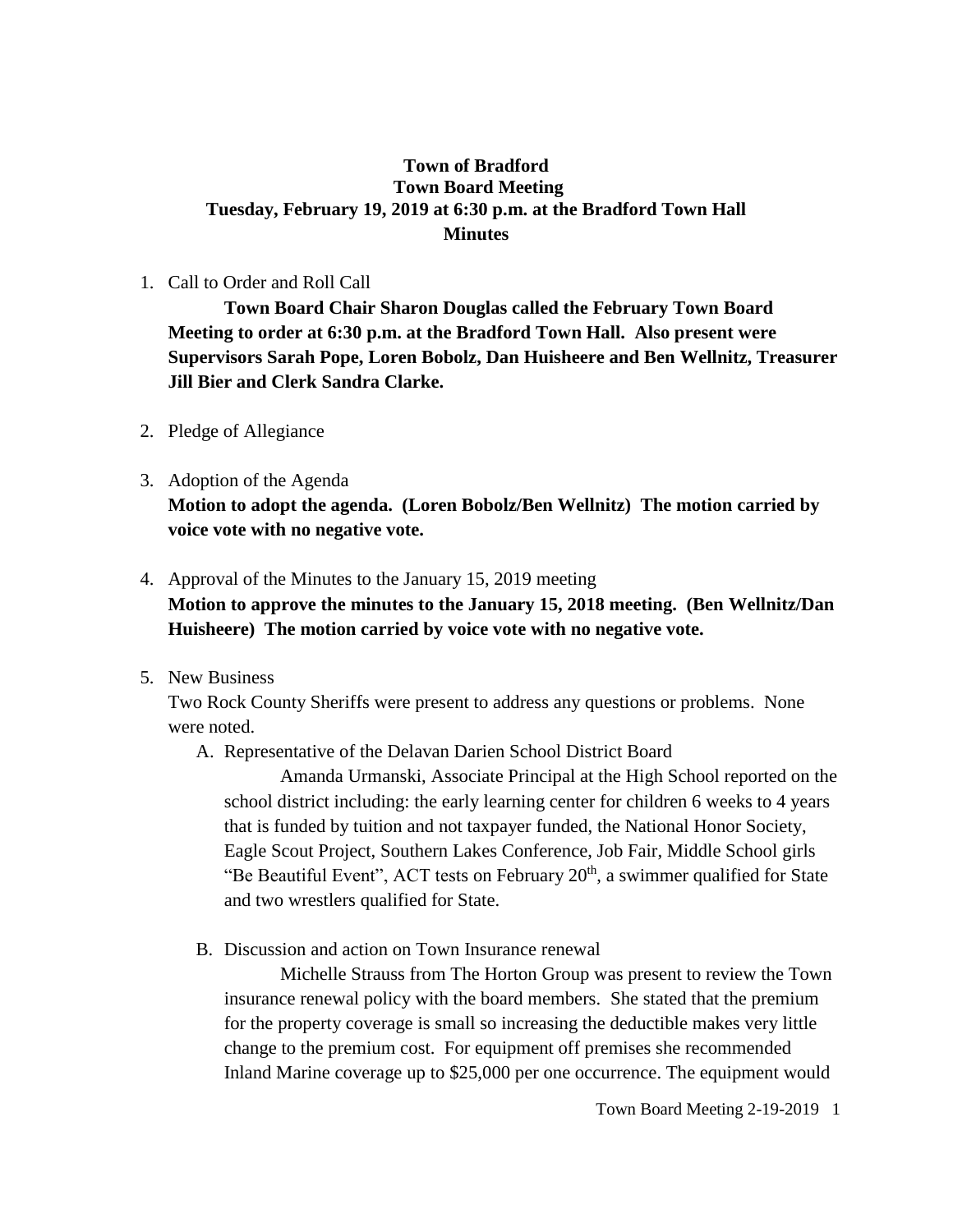be covered where ever it was used. The Liability coverage would cover members if serving in the capacity of the Town. She noted that the Town, under the statues, cannot be sued for more than \$50,000. She stated that liability is not an issue as long as it is an authorized Town duty. Under Cyber Security she urged members to contact The Horton Group immediately if they suspect computer fraud. The Town has an ordinance for the tax collection but she suggested a Treasurer's bond for tax collection which would add \$195 per year. The Inland Marine coverage cannot be increased beyond \$25,000. The Inland Marine coverage would be \$250.00. Sarah Pope suggested that they table the renewal until the March meeting.

C. Discussion and action on roadside mowing contract

Chair Sharon Douglas reported that Bill Johns was interested in continuing mowing. He asked if the stumps be either removed or ground down on Larsen and Minkey Roads. Board members wanted to have a bid notice put out for the roadside mowing contract.

D. Discussion and action on award of contract for TRID Project Creek Road culvert replacement and intersection reconstruction

Chair Sharon Douglas reported that she and Dan Huisheere had attended the bid opening and there were six bidders ranging in price from a low of \$162,375.53 to a high of \$354,997.63. Ayre Excavating had the low bid and Batterman's recommendation was to award the contract to Ayre Excavating. **Motion to go with Batterman's recommendation to award the contract for the project to Ayre Excavating for \$162,375.53. (Dan Huisheere/Loren Bobolz) Roll call Vote: Sarah Pope, "Yes." Loren Bobolz, "Yes." Dan Huisheere, "Yes." Ben Wellnitz, "Yes." Sharon Douglas, "Yes." The motion carried unanimously.**

E. Discussion and action on report by Fire District Representative

Town Board Meeting 2-19-2019 2 Chair Sharon Douglas said Gene Wright had reported that there were 13 fire runs and 32 Ems runs with a year-to-date of 40 total runs. They had four mutual aid calls, a minor barn fire and one accident. Officers were sworn in and have been assigned to committees. One of the three past members has changed from a resignation to a leave. Plans for February into March are to continue to update SOG per SPS330, ensure officers are productive members of committees,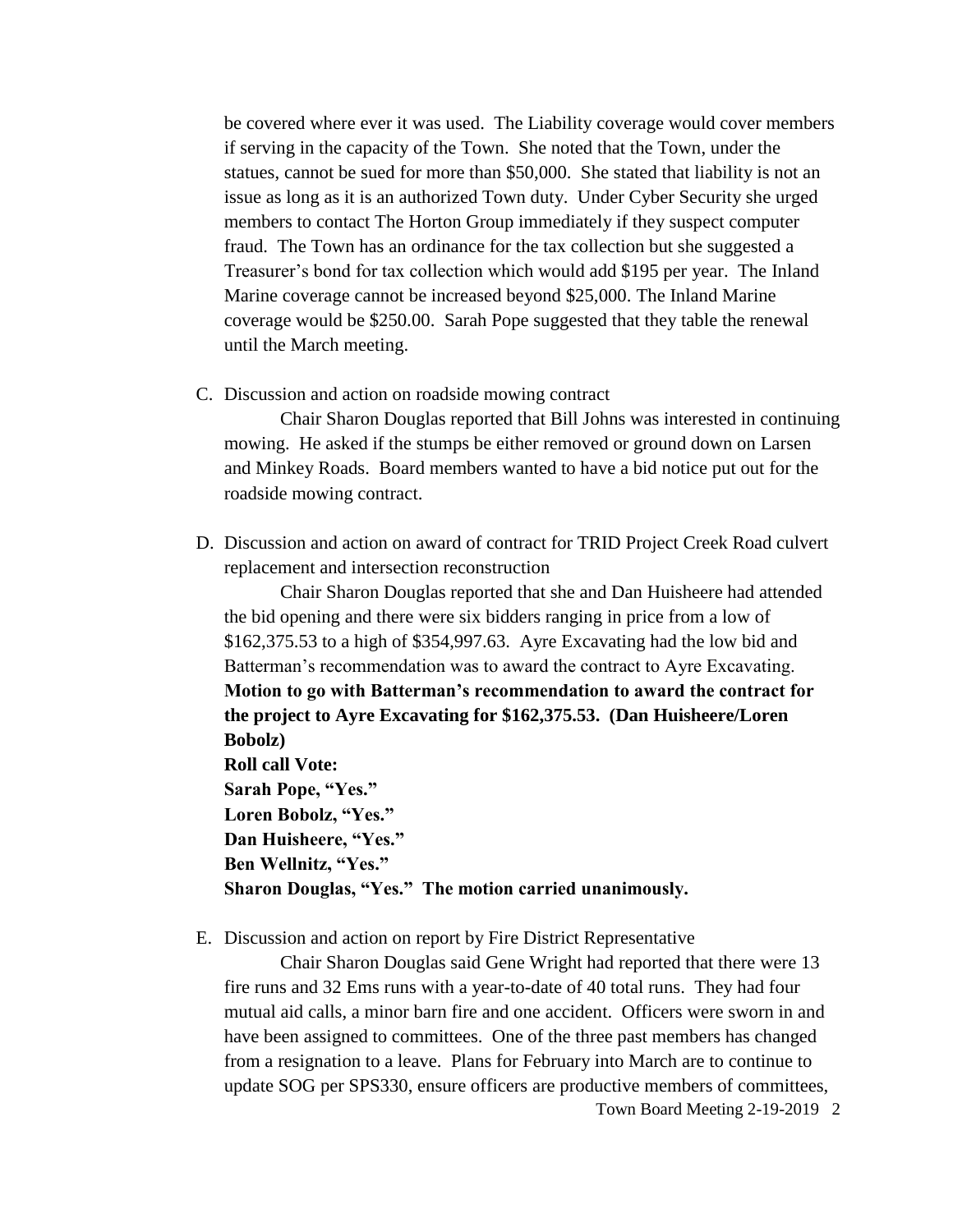continue to redevelop training programs, continue discussions with past members and work on new hires. There are new Fire Standards out that the Chief will be working on. A Mutual Aid Agreement will be signed to assure 24/7 coverage either through their own staff or an agreement with a neighboring service. The Fire District has approximately \$64,510.09 left in the budget from 2018. They decided to pay off the gear loan which is \$59,703.13. The payments that were being made for the gear loan will go towards the Engine 44 loan which is currently \$335,165.05. The balance leftover from the \$64,510.09 after paying off the gear loan plus the additional money that the municipalities gave will most likely go towards decreasing the ambulance note and payments that were being made will go toward the Engine 44 loan. This will be discussed at the March Fire District Board meeting when they have the exact dollar amount available after paying off the gear loan.

- F. Discussion and action on Zoning Officer Report There were no permits issued.
- G. Discussion and action on Supervisors' evaluation of their sections of roads Chair Sharon Douglas asked the board members to review their sections of roads before the March meeting and let her know what posts and signs, including black and white markers and yellow and black chevron markers, need to be replaced or straightened so they can be ordered. She reminded the members to be sure to check their roads after a snowfall to make sure they are adequately taken care of. Members suggested that Town purchase a roll of snow fence.
- H. Discussion and action on roadwork, including but not limited to tree trimming, culvert repair and replacement, ditching, shouldering, maintenance including replacement of signs and posts, paver repair, pot hole filling, Creek Road and Emerald Grove Bridge Projects, Capital Improvement Plan

Jill Bier reported that she will have the Work Enders on March 20, 22 and  $29<sup>th</sup>$  to pick up trash along the roads. The TRID Project will require mowing or hand cutting to 6 inches the area out approximately 20 from the edge on both sides starting in March or April until the construction begins, for protection of the Queen snake. Sharon Douglas will be meeting with Shelly Warwick from the DNR and Elly from Batterman and they will mark the area.

The Board members reviewed the roadwork cash flow and discussed possible roadwork project but will wait to decide until the total cost of snowplowing overages for the season are known.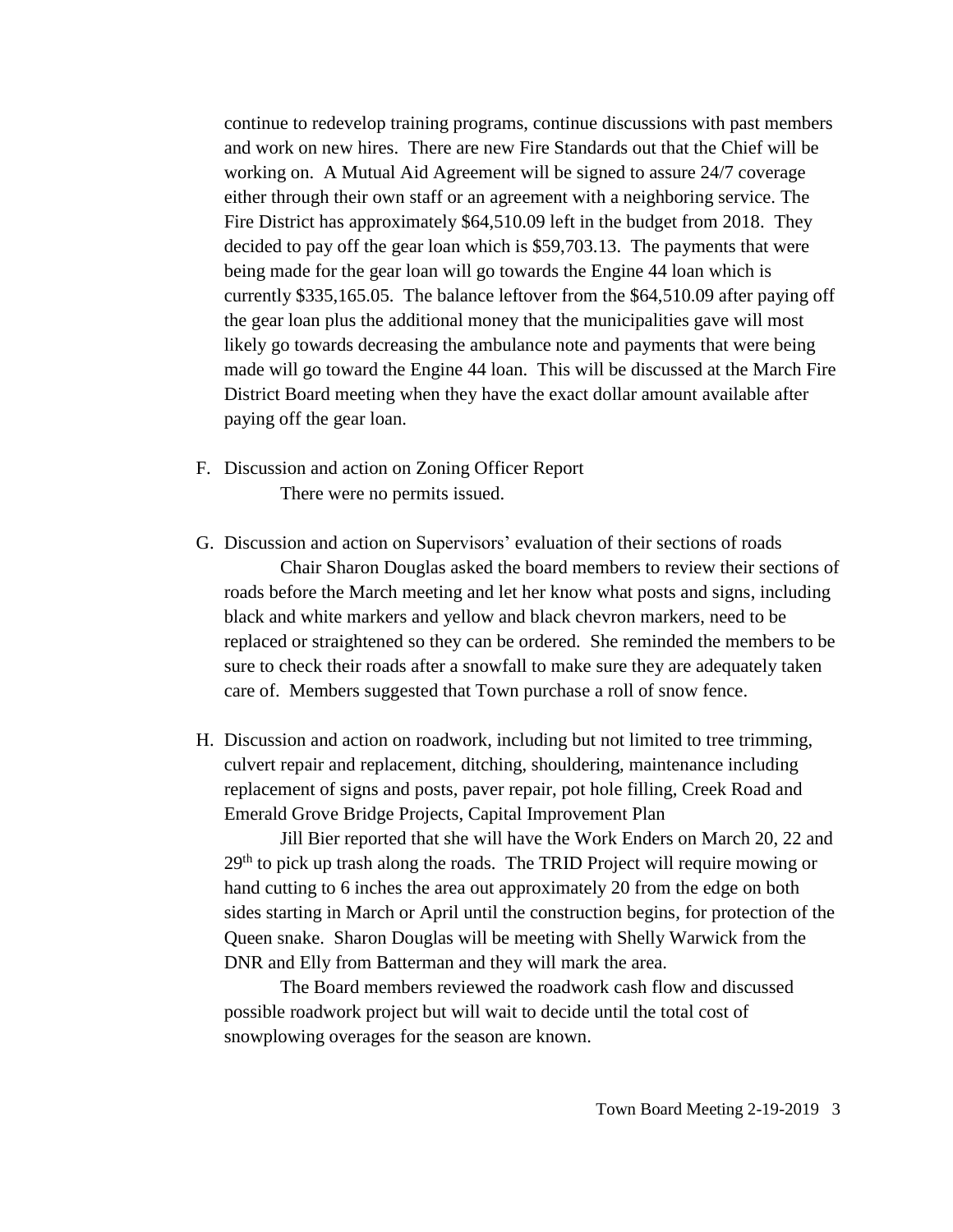Possible projects discussed were Carvers Rock Road from Town Hall Road south to the curve, Odling Road and Larsen Road at Carvers Rock Road. Chip sealing bid notices have not gone out yet due to the snow and ice cover.

- I. Discussion and action on Town Hall Repair Committee Report Bill Clarke cleared the ice and snow off the ramp.
- J. Discussion and action on approval of Driveway Permit Applications No applications.
- K. Discussion and action on approval of Utility Permit Applications No applications.
- L. Discussion and action on 2019 Town Advocacy Council of the Wisconsin Towns Association

The board members discussed not paying dues for the 2019 Town Advocacy Council.

- M. Discussion and action on approval of the 2018 Annual Report **Motion to approve the 2018 Annual Report. (Loren Bobolz/Ben Wellnitz) The motion carried by voice vote with no negative vote.**
- N. Audit of Clerk and Treasurer records **The Board audited the Clerk's and Treasurer's records.**
- 6. Citizen Participation
- 7. Announcements and Reports
	- **A. The March Town Board meeting will be held on Tuesday, March 19, 2019 at 6:30 p.m. at the Bradford Town Hall**.
	- **B. The Rock County Sheriff's Reports were reviewed.**
	- **C. An invitation was received for the American Legion Open House on March 23, 2019 between 1 pm and 5 pm at the American Legion Post 440, 508 Front Street, Clinton.**
	- **D. Chair Sharon Douglas passed out copies of the Town Emergency Plan she had completed, had approved and had signed.**
	- **E. Sarah Pope reported on the Clinton school District Community Collaboration meeting she had attended regarding the referendum. All the schools will be in one area. The two story building will have an elevator. There will be a School Board Candidate Forum next week.**